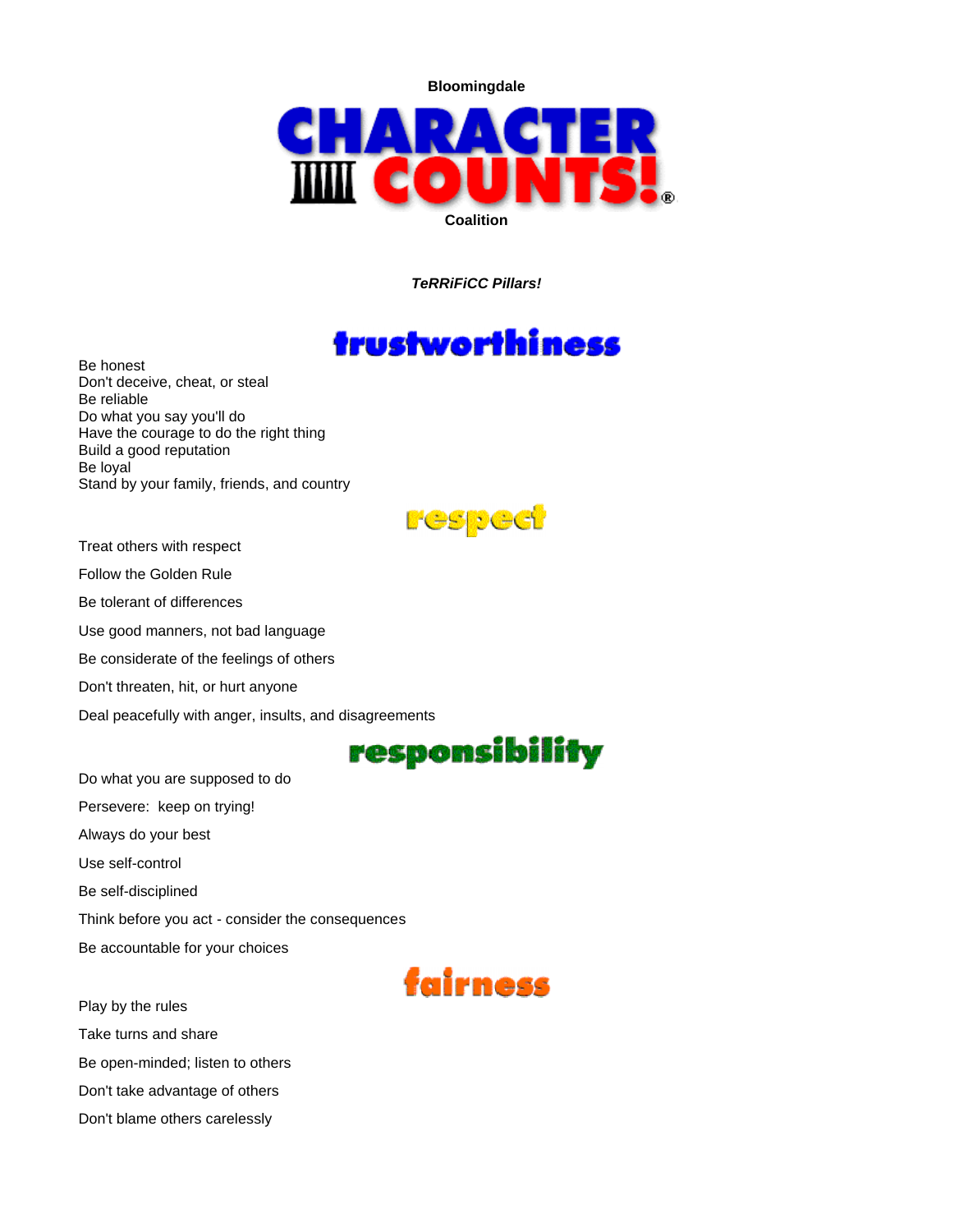

Be kind

- Be compassionate and show you care
- Express gratitude
- Forgive others
- Help people in need



Do your share to make your school and community better

- Cooperate
- Stay informed; vote
- Be a good neighbor
- Obey laws and rules
- Respect authority
- Protect the environment





Your character is defined by what you do, not what you say or believe.



Every choice you make helps define the kind of person you are choosing to be.



Good character requires doing the right thing, even when it is costly or risky.



You don't have to take the worst behavior of others as a standard for yourself. You can choose to be better than that.



What you do matters, and one person can make a big difference.